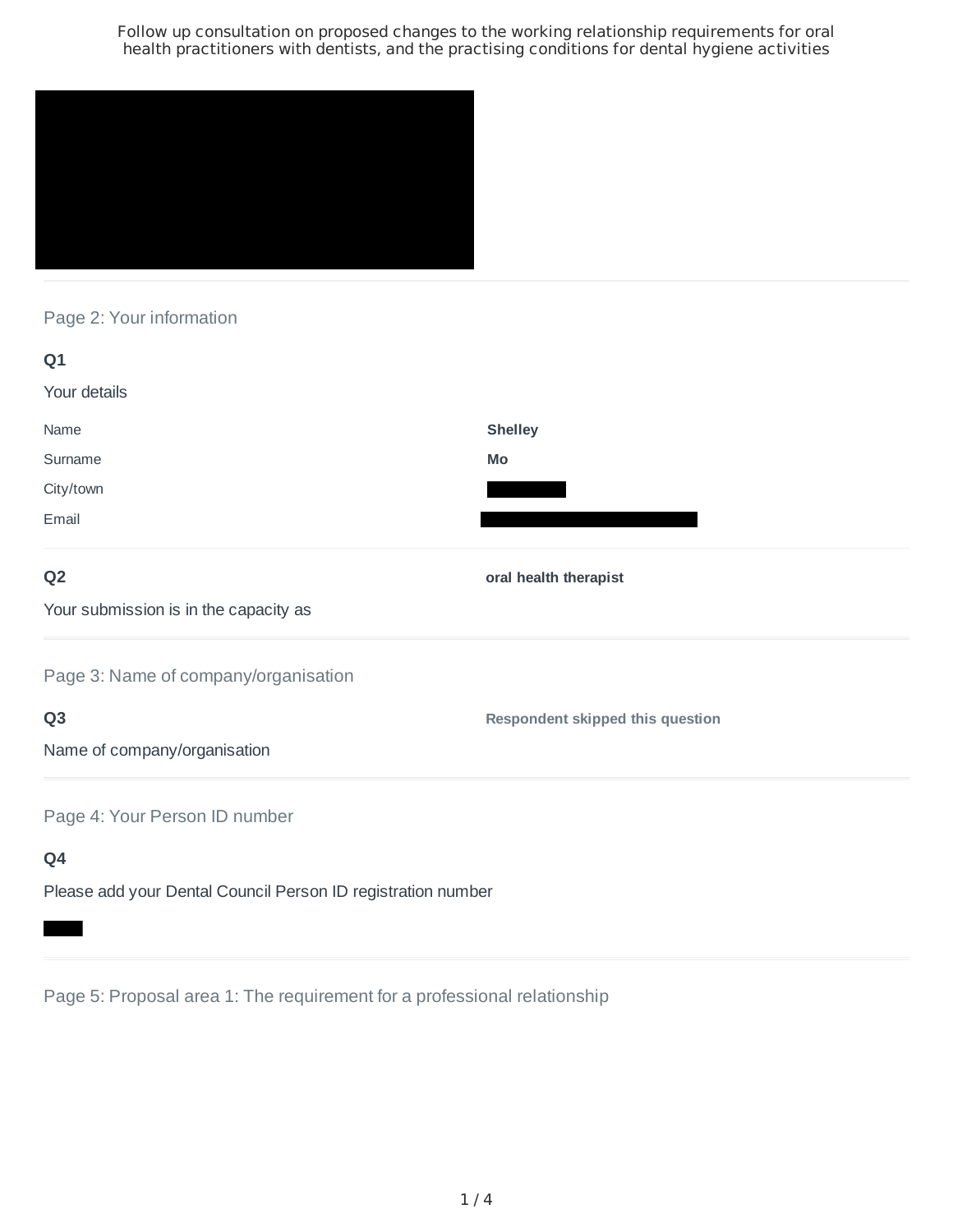## **Q5**

#### **Neither agree nor disagree**

Do you agree/disagree with the proposal to remove the mandated requirement for a professional relationship (dental therapy), working relationship (dental hygiene, orthodontic auxiliary practice), and a consultative professional relationship (oral health therapy) from the respective scopes of practice. Please detail why.

## **Q6**

Please provide comments to support your response.

I don't have a strong feeling about agreeing or disagreeing on removing the requirement as I am more interested in the reason for doing so. Whether there is a requirement, the patient's best interests should be the priority. We are guided by the codes of practice and professional standards set out by the Council.

Page 6: Proposal area 1: The requirement for a professional relationship

# **Q7**

#### **Disagree**

Do you agree/disagree to remove references to working/professional/consultative professional relationships from the dental therapy, dental hygiene, orthodontic auxiliary practice, oral health therapy, dental technology and clinical dental technology scopes of practice? (as detailed in Appendices  $A - F$ ). Please detail why.

#### **Q8**

Please provide comments to support your response.

I still think we should still be working as part of the team and having the references to the consultative professional relationships will bind all professionals together as a mandatory agreement. It also depends on whether an OHT/DT/DH is competent enough to diagnose and set out a treatment plan that looks after the patient's best interests.

Page 8: Proposal area 2: Practising conditions for dental hygiene activities

### **Q9**

#### **Neither agree nor disagree**

Do you agree/disagree with the removal of the requirement for direct clinical supervision for administration of local anaesthetic and prescription preventive agents? Please detail why.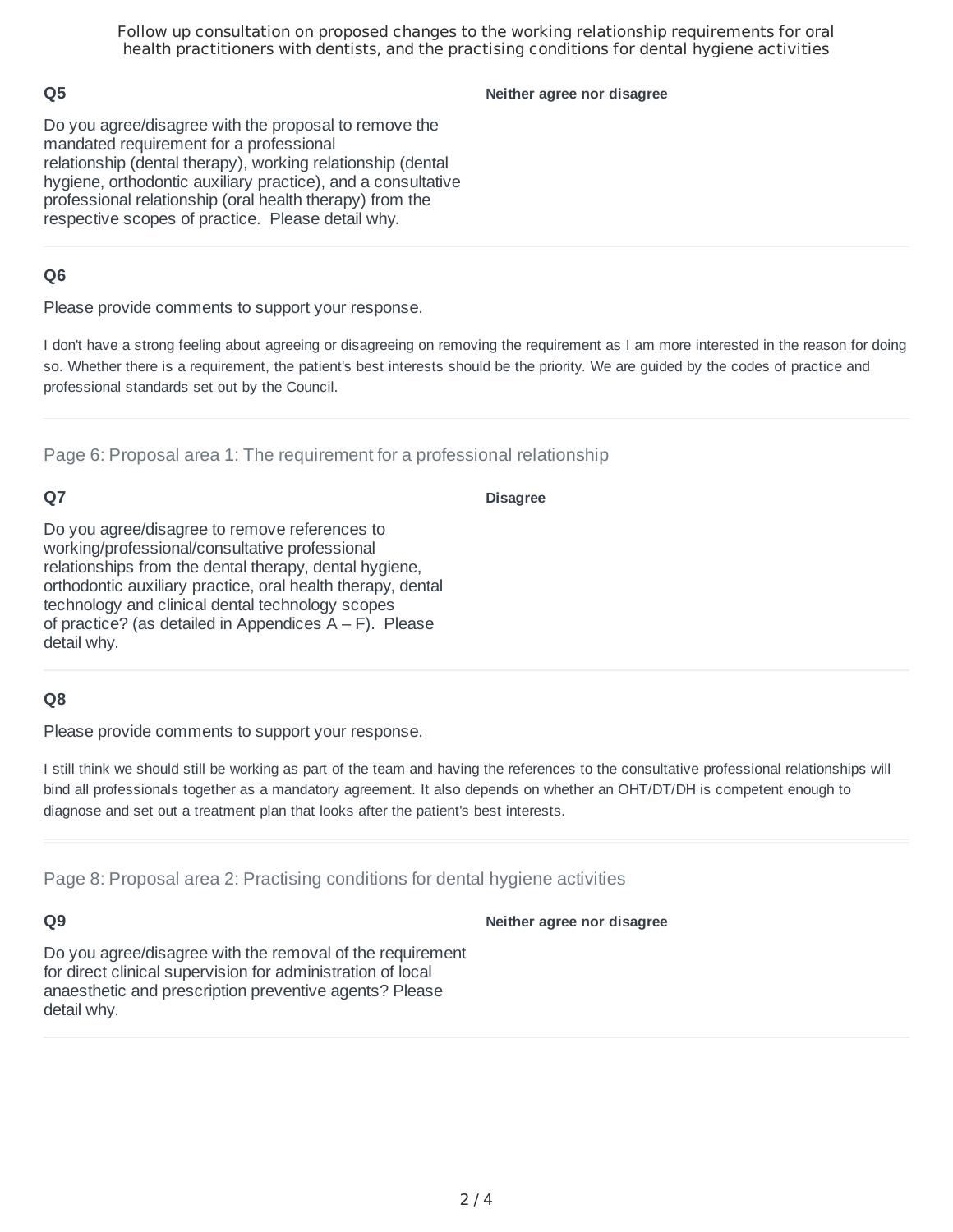### **Q10**

Please provide comments to support your response.

I don't hold the dental hygiene scope so won't comment on this.

Page 9: Proposal area 2: Practising conditions for dental hygiene activities

### **Q11**

**Neither agree nor disagree**

Do you agree/disagree with the removal of clinical guidance for the remainder of the dental hygiene scope activities? (excluding the orthodontic activities currently defined as being performed under direct supervision). Please detail why.

## **Q12**

Please provide comments to support your response.

I don't hold the dental hygiene scope so won't comment on this.

Page 10: Proposal area 2: Practising conditions for dental hygiene activities

#### **Q13**

**Neither agree nor disagree**

Do you agree/disagree to align the description of the following scope activity with current dental hygiene practice in the following way: obtaining and reassessing medical and dental oral health histories? Please detail why.

### **Q14**

Please provide comments to support your response.

I don't hold the scope so won't comment.

Page 11: General

### **Q15**

**Yes**

Are there any further comments you would like to made on the proposals?